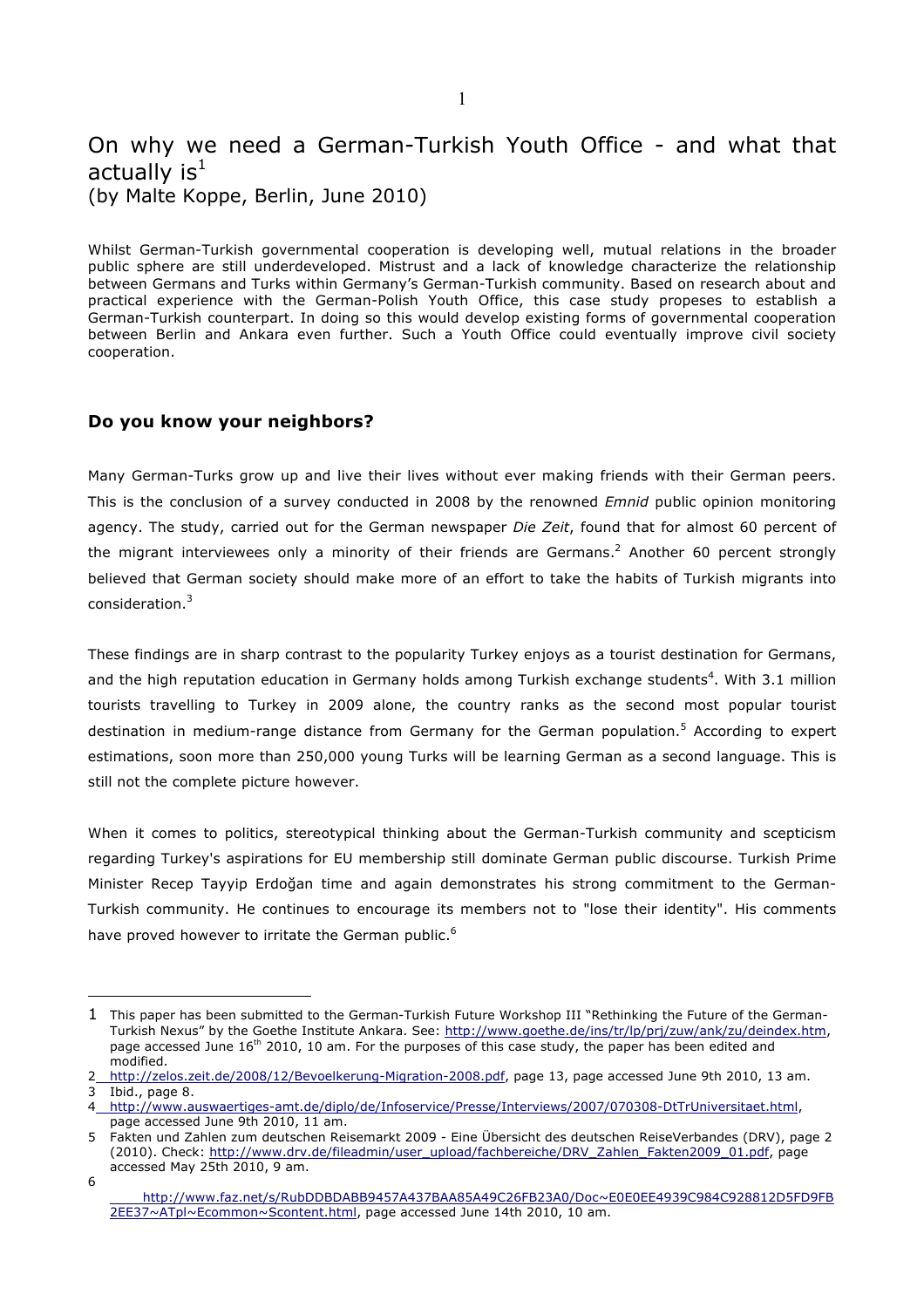Although one should be careful not to overlook the positives, such findings highlight the distrust and lack of knowledge between Germany and Turkey and their societies. Arguing from an institutionalist viewpoint, this case study will demonstrate how joint efforts between the Turkish and German governments could lead to an improvement in the mutual perception of young Germans and Turks. This proposal is founded on the basis of the success of such an institution in the equally difficult German-Polish relationship.

#### **What a youth office can do**

 $\overline{a}$ 

Reviewing existing forms of German-Turkish government-sponsored and civil society cooperation, mixed conclusions can be drawn. Existing co-operative government initiatives such as the Ernst Reuter Initiative within both Foreign Ministries, the embedded German-Turkish Masters Program in Social Sciences, and the German-Turkish University in Istanbul<sup>7</sup> seem to be developing well. However, speaking metaphorically, this roof needs a solid base.

Although the Turkish youth, like its German counterpart, may take part in multilateral youth exchange programs offered within EU programs<sup>8</sup>, or use other German exchange services and take advantage of further Turkish opportunitiess, bilateral youth initiatives are still a rare thing. The broader public in Germany and Turkey has no access to common exchange opportunities. A German-Turkish Youth Office could fill this crucial gap.

Politicians of different statuses have repeatedly promised to pursue the idea of such a 'Jugendwerk', the German equivalent to a youth office.<sup>9</sup> The first steps have already been taken to realise the idea. Interministerial consultations have been held since the 1994 agreement on youth policy cooperation between the Federal Ministry for Women and Youth, and the Directorate General for Sport and Youth to the Prime Minister of the Republic of Turkey.<sup>10</sup> Both sides coordinate their efforts in the field of youth exchange on a regular basis.

It has to be acknowledged that a Frankfurt/Main-based youth exchange initiative does already bear the name Deutsch-Türkisches Jugendwerk (DTJW), or German-Turkish Youth Office. <sup>11</sup> It even shares part of the functions such an institution typically fulfills, although it operates mainly in and around Frankfurt. This case study and the proposal in favour of the creation of a youth office therefore should not be understood as an assault on existing merited youth exchange structures.<sup>12</sup> However, German-Turkish youth exchange should be extended across the Bosporus, and it should be better promoted and funded in

<sup>7</sup> "Countdown for the German-Turkish University (DTU)": http://www.daad-magazin.de/10936/index.html, page accessed June  $9<sup>th</sup>$  2010, 10 am.

<sup>8</sup> http://www.dija.de/downloads/downloads/Tuerkei\_Download.pdf, page 39, accessed June 10th 2010, 1 pm.

<sup>9</sup> As an example may serve the 2005 coalition agreement by the CDU/FDP government in Nordrhein-Westfalen: http://www.im.nrw.de/vm/doks/Koalitionsvereinbarung.pdf, page 54, accessed June7th 2010, 9 pm. Although I could not find proof, chancellor Merkel uttered the same intentions in a press interview in 2006 or 2007.

<sup>10</sup> http://www.ijab.de/cgi-bin/showcontent.asp?ThemaID=270, page accessed June 10th 2010, 1 pm.

<sup>11</sup> As we learn from the association's Mission Statement, it is a voluntary and membership-based association (*Verein*). 12 A youth office can empower civil society to develop as the example of German-Polish cooperation after the founding of the German-Polish Youth Office shows. Having started with bilateral office-funded youth exchanges, many Polish NGOs later turned to civic education and other community service programs. The European Meeting Center - Nowy Staw Foundation Lublin (Poland) is a good example: http://www.eds-fundacja.pl/index-en.php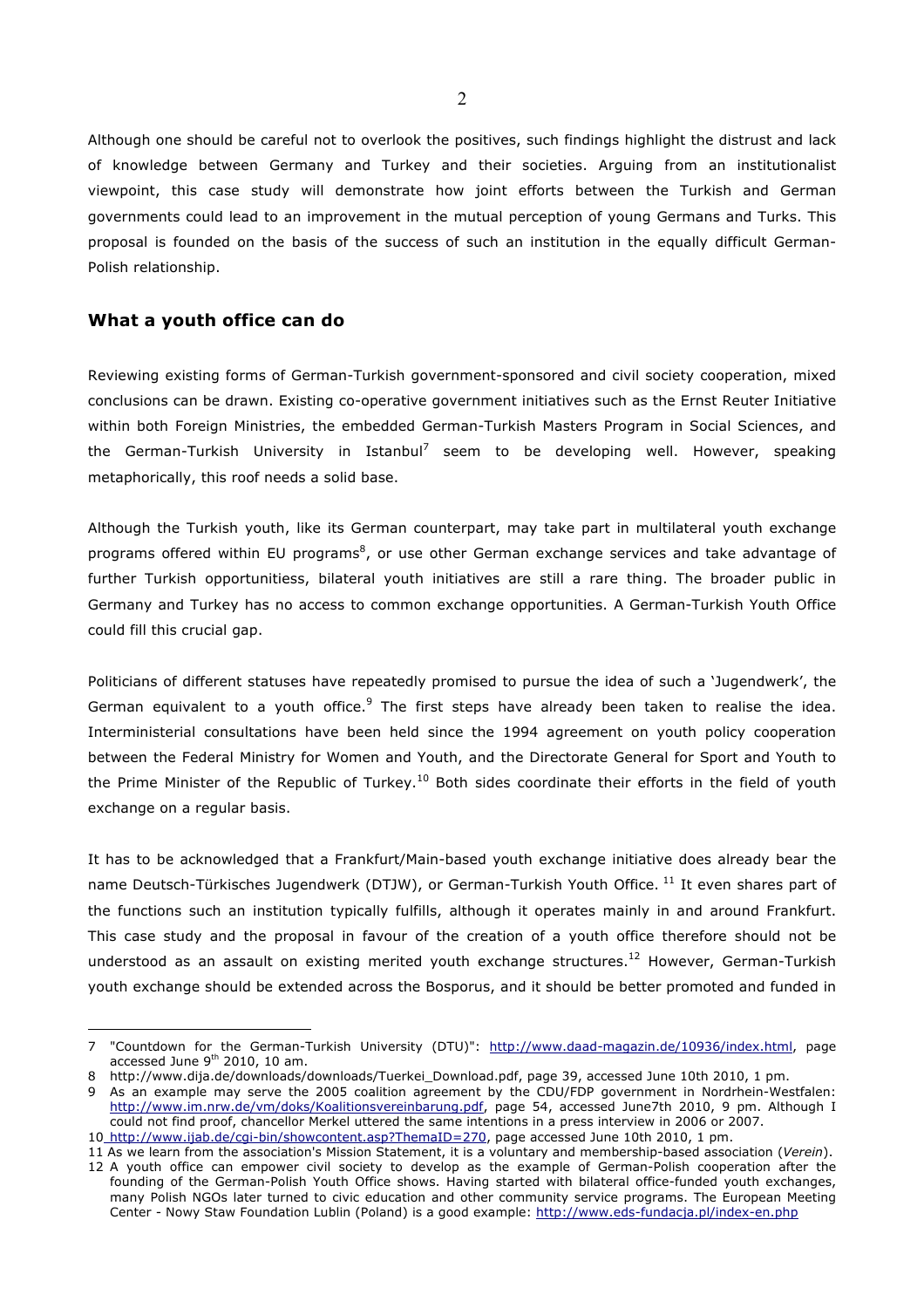order to reach a larger target audience.<sup>13</sup>

 $\overline{a}$ 

A German-Turkish Youth Office, as understood in this case study, would be an agency responsible for the large-scale financial support of youth exchange initiatives evolving from civil society in Germany and Turkey. A youth office is a government financed organization, which retains its independence through an international treaty. Equipped with resources, such an office may promote showcase projects, invest in intercultural education research, organize networking events, and promote the idea of exchange through public relations. Only to a very limited extent would a youth office initiate its own exchanges; this is civil society's task.

A well-functioning youth office is much more than a simple cash cow or a closed circle of experts. Individuals committing themselves to the youth office, and the expertise gathered in the organization, contribute to establishing an ever closer network of German-Turkish cooperation. The experience of the German-Polish Youth Office shows that even in a difficult relationship a well functioning youth office quickly becomes a self-expanding organism, and the focal point for a network of people of good will. It goes without saying that employees for the office must be carefully chosen on the basis of previous experience and language competency. Having worked in an equitable team for a sustained period of time, employees might then be offered the opportunity to become further- committed ambassadors for the German-Turkish case, and qualify for higher responsibilities. If possible, the office should consist of premises based in both Germany and Turkey.

#### **The Office and the German-Turkish community in Germany**

As described previously, a youth office would not have to be established from scratch as, fortunately, similar networks and institutions already exist. In contrast to the cases of the German-French and German-Polish Youth Offices, the newly founded organization would be built upon the experience and knowledge of roughly 2.5 million ambassadors<sup>14</sup> with knowledge of both Turkish and German: the German-Turkish community. In the German-Polish case, the second generation of Polish immigrants from the early 1980's continue to play a key role in breaking the ice at youth exchange programs. They are perfect candidates for aiding the project's expansion.

However, barriers between the German-Turkish community and young Germans still exist, as the survey cited on page 1 indicates. A "Meet your Neighbors" program within the office seems a necessary first step to tackle this challenge. In the framework for this program, funding for "get-to-know-initiatives" for young Germans and young Turks living in major German cities could be provided. However, the Office's programs and funding schemes should be worked out in close cooperation with civil society in both countries, and therefore, will not be discussed further here.

<sup>13</sup> As for 2008, only 283 participants took part in eleven exchanges reported by the interministerial committee mentioned above: http://www.ijab.de/downloads/l%C3%A4nderfachprogramme/t%C3%BCrkei/Protokoll\_D\_TUR\_FA\_2008.pdf, page

accessed June 10th 2010, 1 pm. 14 Accoding to the association *Turkish Community in Germany (Türkische Gemeinde in Deutschland)*, their number is about 2,3 million: http://www.tgd.de/modules.php?op=modload&name=News&file=article&sid=184, page accessed June7th 2010, 10 pm. See as well: http://www.spiegel.de/thema/tuerken in deutschland/, page accessed June10th 2010, 1 pm.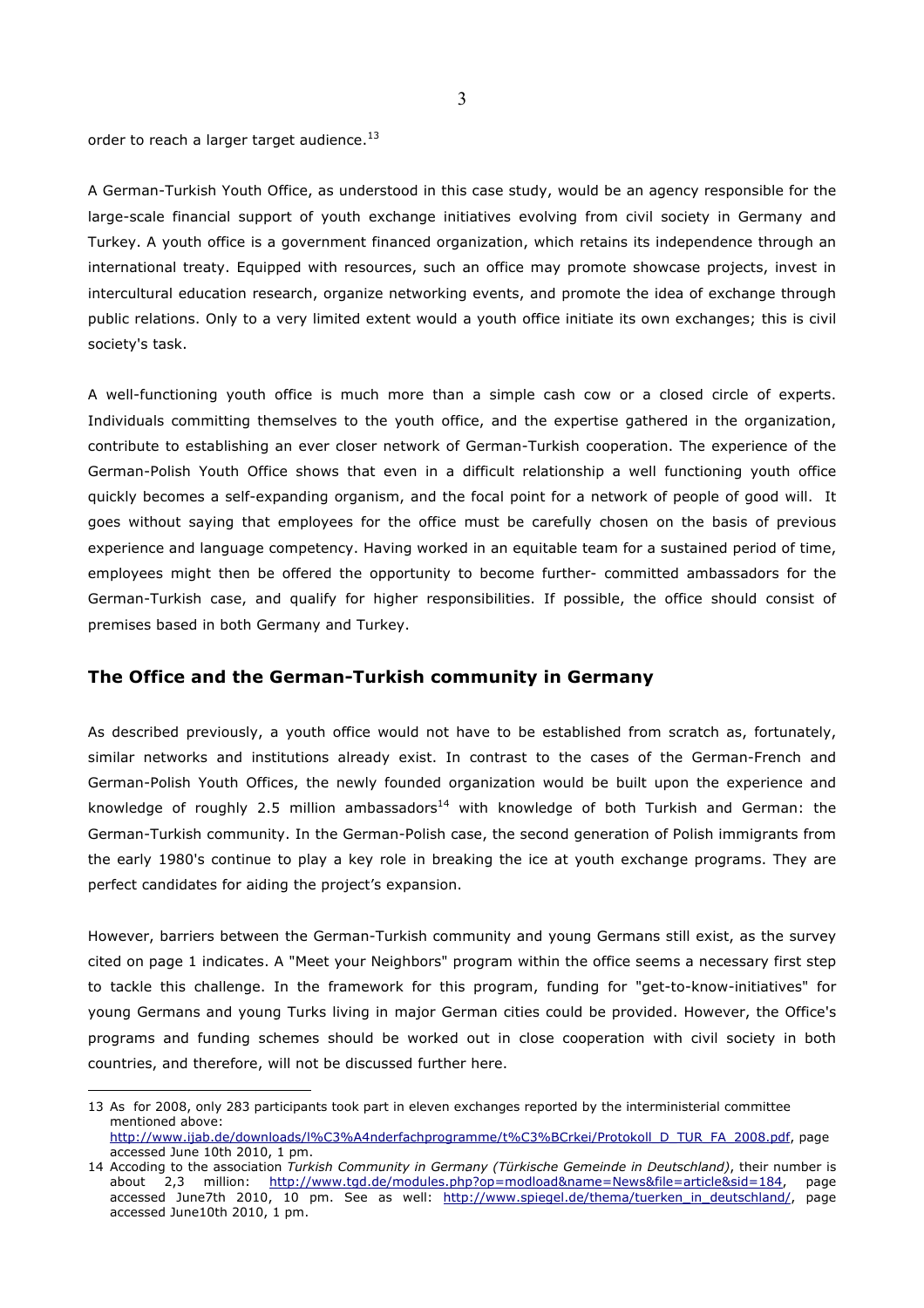#### **How to design the Office's institutional framework?15**

In considering the institutional framework for a future German-Turkish Youth Office, two main obstacles must be overcome. First and foremost, for reasons of equality and fairness, the Office's setup cannot simply be a replica of the existing German youth offices in cooperation with France and Poland. Turkish ideas and wishes have to be taken into consideration. However, with their binational steering commitees, a bilingual staff, and offices in each of the respective countries, the existing offices can be called "truly balanced binational organizations".

Secondly, the new German-Turkish organization ought to work at arm's length from both countries' governments.16 This is a simple truth and yet hard to realize. Minimum-demands are that budgets should be approved in consideration of a long-term perspective, and that independent decision-making bodies should be empowered to withstand even difficult periods in bilateral relations. Furthermore, the Youth Office should take a strictly neutral stance on contemporary politics.

#### **The Office and contemporary politics**

 $\overline{a}$ 

The contemporary German-Turkish relationship is characterized by a complex network of relations between the German government(s), the German-Turkish community in the country, and, finally, the Turkish people and its government. A series of issues on which civil society and governments in both countries take differing stances are yet to be solved. One of these is the issue of secular and religious education opportunities in Germany for German-Turks. This issue, once again, came to the fore during Chancellor Merkel's visit to Turkey in March 2010, during which time, Prime Minister Erdoğan, was insistent on the establishment of Turkish Schools in Germany. Furthermore, the debate about dual citizenship is still is a highly emotive one. At an international level, the case for recognition of the Armenian genocide and also the conflict with Cyprus remain unsolved for Turkey. Finally, the country's pending accession bid to the European Union continues to overshadow the aforementioned problems.

These difficult issues should not be tackled by a German-Turkish Youth Office. Legal guidelines would have to ensure the separation of youth work and politics, and fundamentally, the neutrality of the Office. The Youth Office directors and supervising government officers should abstain from any comment on Armenia or Cyprus. These issues impact more widely than on the German-Turkish nexus alone. If the Office authorities do not remain neutral, their organization may become the plaything and "hostage" of divided governmental interests. However, civil society stakeholders supported by the Office have to enjoy all democratic freedom to organize exchanges between young Germans and Turks, and retain the

<sup>15</sup> The last two chapters are based on the findings of the my prize-awarded master's thesis from 2008 (University of Münster): "Das Deutsch-Polnische Jugendwerk 2004 bis 2007 - Opfer der Spannungen in den bilateralen Beziehungen, in: *Inter Finitimos 7* (2009), S. 260-267.

<sup>16</sup> That this is not the case at present reveals a closer look at the "Agreement on Youth Policy Cooperation" from 1994 mentioned on page 1. At the consultation committee's meetings established by the agreement, government representation prevails. Notwithstanding the committee's flaws, this basic document may be the starting point for future Youth Office's guidelines as it defines a basic legal framework for exchanges: http://www.ijab.de/downloads/l%C3%A4nderfachprogramme/t%C3%BCrkei/Abkommen\_mit\_der\_Tuerkei.pdf, page accessed June10th 2010, 1 pm.